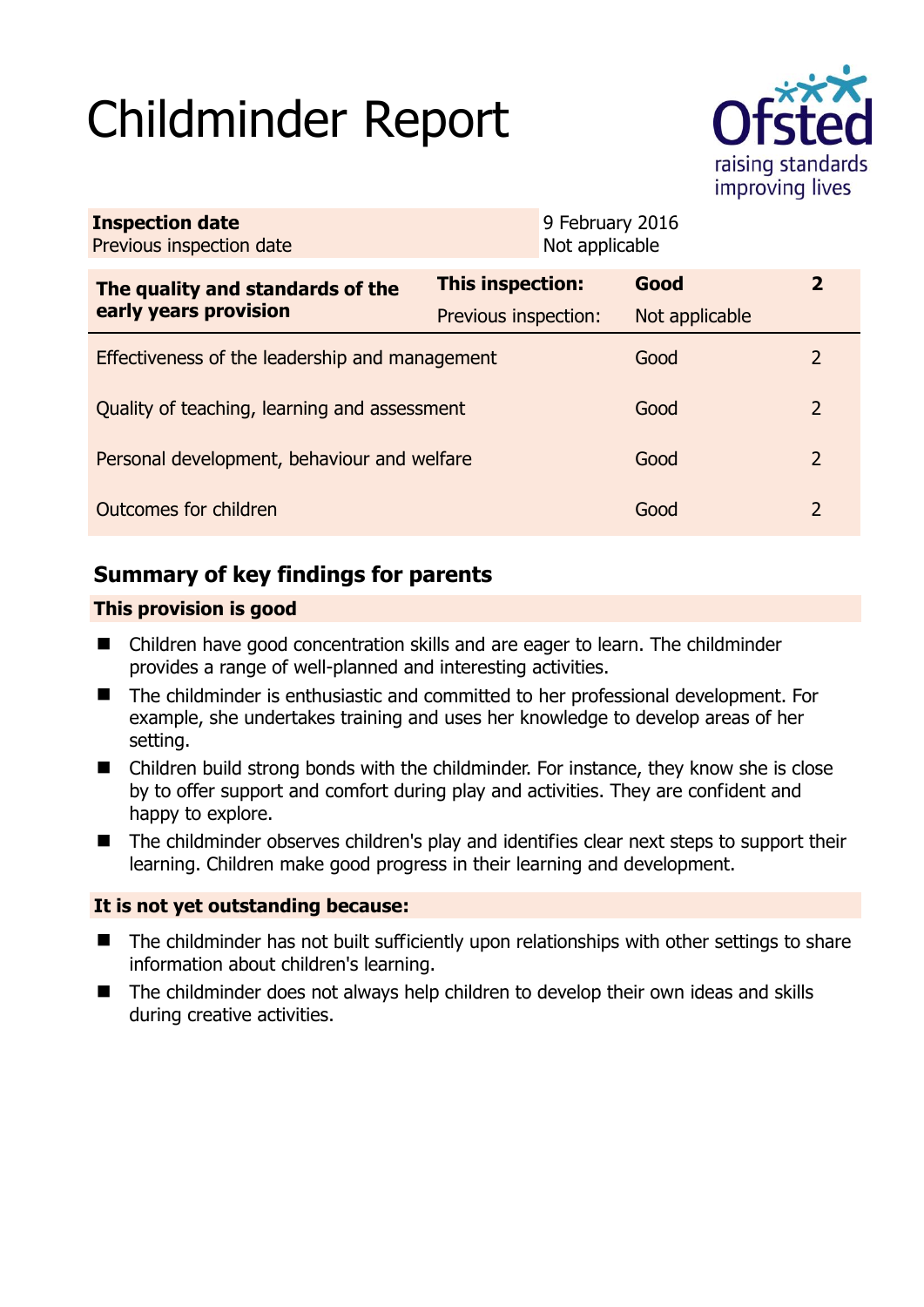## **What the setting needs to do to improve further**

## **To further improve the quality of the early years provision the provider should:**

- develop further ways of sharing information with all settings that children attend to strengthen partnership working
- strengthen opportunities for children to express their own ideas during creative activities.

## **Inspection activities**

- $\blacksquare$  The inspector observed the quality of teaching.
- The inspector spoke to the childminder and children where appropriate.
- The inspector sampled documentation, such as attendance records and children's learning records.
- The inspector gained the views of parents through the childminder's questionnaires.
- The inspector held a joint observation with the childminder.

**Inspector**  Sarah Taylor-Smith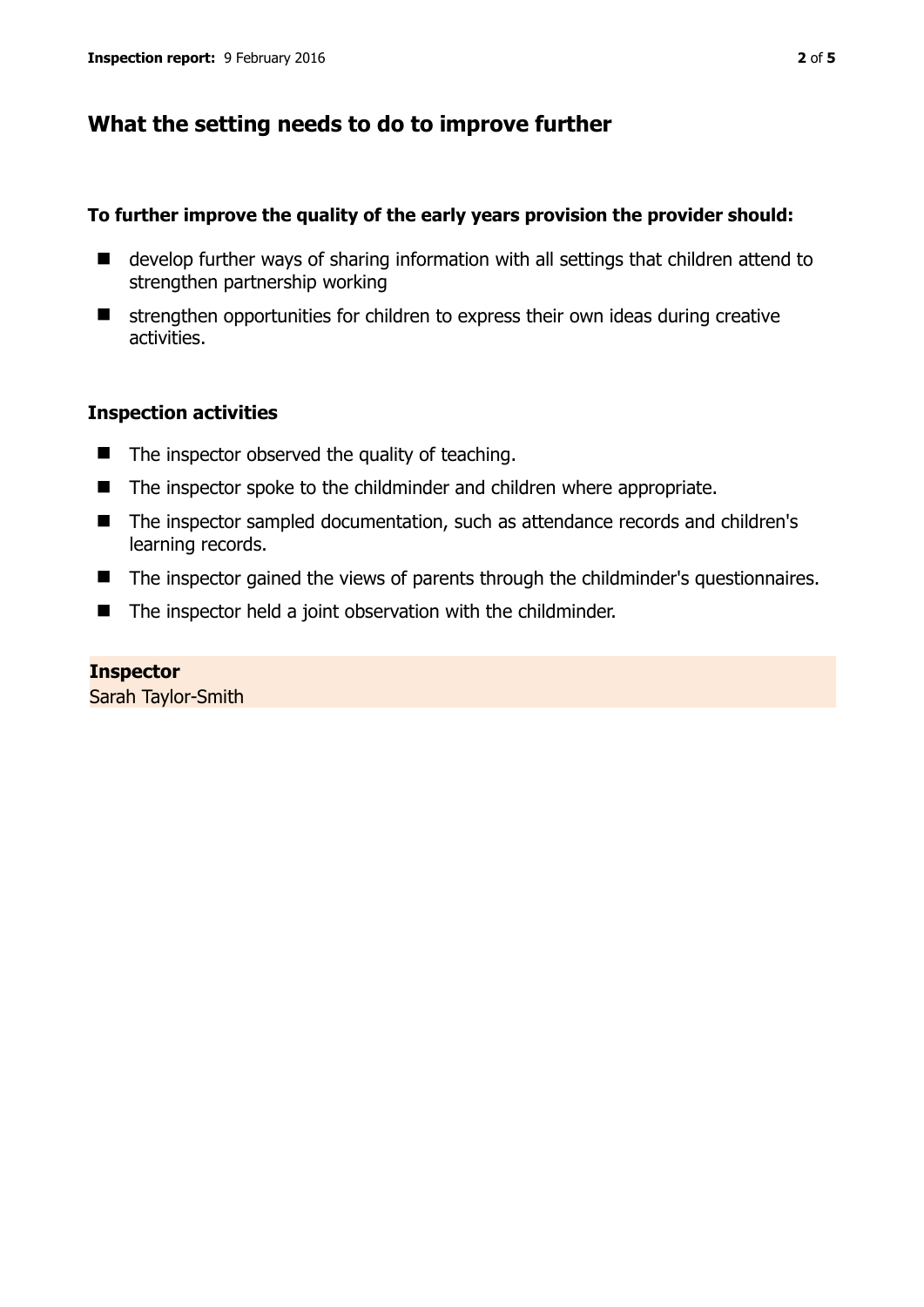## **Inspection findings**

#### **Effectiveness of the leadership and management is good**

The arrangements for safeguarding are effective. The childminder knows what to do if she has concerns about children's welfare. She knows how to keep children safe. For example, she assesses the risks within her home and on outings, and puts effective measures in place to ensure children's health and well-being. The childminder reflects on her practice well. She seeks the views of parents and uses these, and her own observations, to develop good play and learning experiences for children. The childminder reviews children's progress regularly to ensure they are making good progress.

### **Quality of teaching, learning and assessment is good**

The childminder works well with parents to understand children's needs and interests. She continues to maintain good relationships with parents and keeps them informed of their children's progress. The childminder supports children's communication and language well. For example, she takes time to explain and help children understand new words and ideas. The childminder uses opportunities to help older children consider how to use mathematical language. For instance, she talks to children about the length of ribbon, shapes and numbers during play. Children are motivated to share books and stories. For example, they excitedly search for their favourite stories to look at and read with the childminder.

#### **Personal development, behaviour and welfare are good**

The childminder supports children to take turns and consider each other's needs well. For instance, the childminder praises them for their good behaviour and helps them celebrate each other's achievements. Children are well behaved, kind and respectful. They learn about diversity and other people in the wider world. For example, they celebrate cultural festivals and try different foods. Children have daily opportunities to play and learn outside, and enjoy fresh air and exercise. For instance, they play in the childminder's garden and go on trips to the park. Children are encouraged to make choices in their play. Toys and resources are within easy reach for children to choose what they would like to play with.

#### **Outcomes for children are good**

All children make good progress in their learning and development from their starting points. The childminder helps children to try for themselves and be independent in managing their own needs. They develop good skills to prepare them for their next stage of learning at pre-school or school.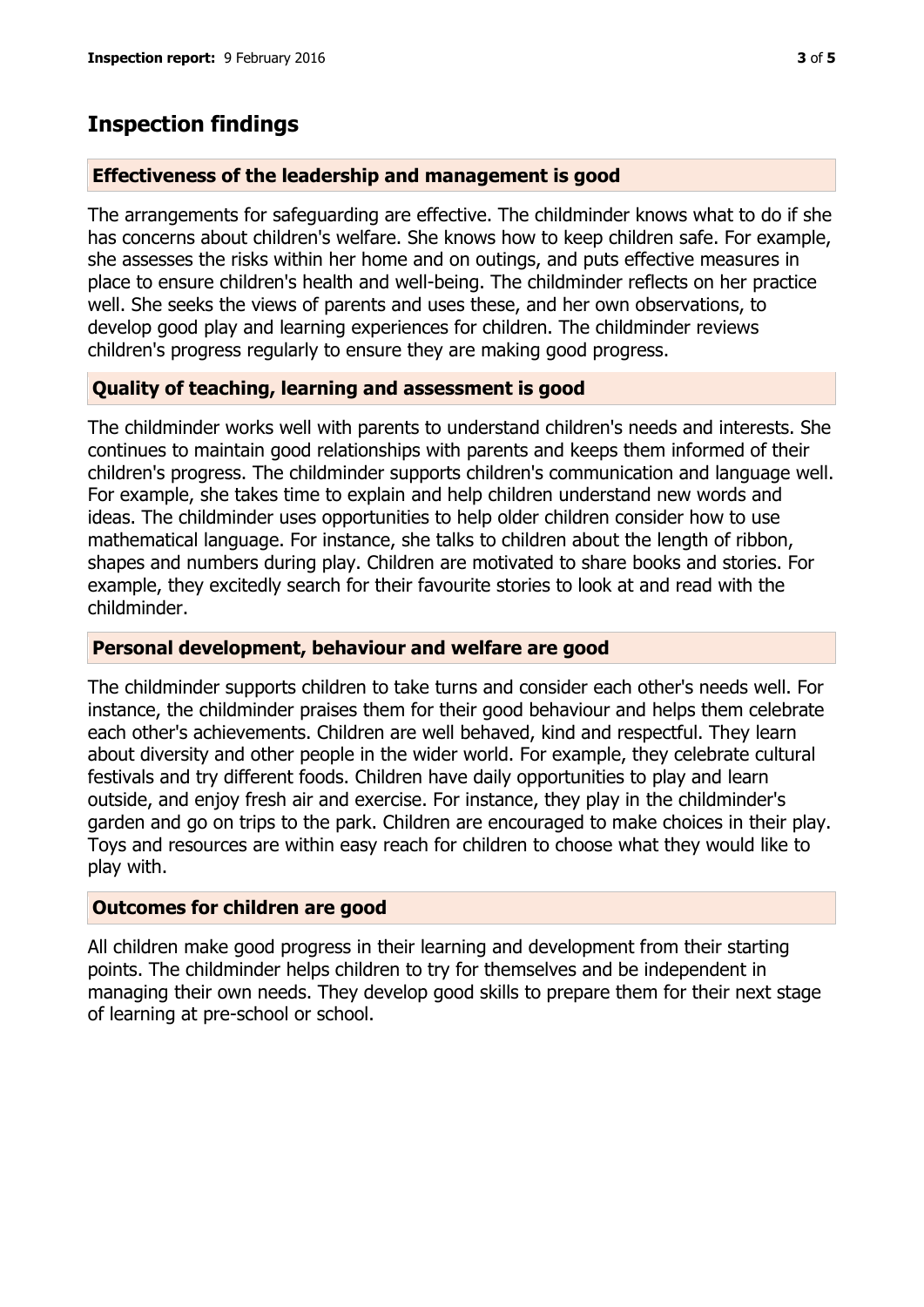# **Setting details**

| Unique reference number       | EY461199                                                                             |  |
|-------------------------------|--------------------------------------------------------------------------------------|--|
| <b>Local authority</b>        | Kent                                                                                 |  |
| <b>Inspection number</b>      | 946511                                                                               |  |
| <b>Type of provision</b>      | Childminder                                                                          |  |
| Day care type                 | Childminder                                                                          |  |
| <b>Registers</b>              | Early Years Register, Compulsory Childcare<br>Register, Voluntary Childcare Register |  |
| <b>Age range of children</b>  | $1 - 6$                                                                              |  |
| <b>Total number of places</b> | 5                                                                                    |  |
| Number of children on roll    | 4                                                                                    |  |
| <b>Name of provider</b>       |                                                                                      |  |
| Date of previous inspection   | Not applicable                                                                       |  |
| <b>Telephone number</b>       |                                                                                      |  |

The childminder registered in 2013 and lives in Gravesend, Kent. She offers her service on weekdays, 7.30am to 6pm, throughout the year, with term-time places, except for Bank holidays and family holidays. The childminder receives funding to provide early education for children aged two, three and four years.

This inspection was carried out by Ofsted under sections 49 and 50 of the Childcare Act 2006 on the quality and standards of provision that is registered on the Early Years Register. The registered person must ensure that this provision complies with the statutory framework for children's learning, development and care, known as the Early Years Foundation Stage.

Any complaints about the inspection or the report should be made following the procedures set out in the guidance 'Complaints procedure: raising concerns and making complaints about Ofsted', which is available from Ofsted's website: www.gov.uk/government/organisations/ofsted. If you would like Ofsted to send you a copy of the guidance, please telephone 0300 123 4234, or email enquiries@ofsted.gov.uk.